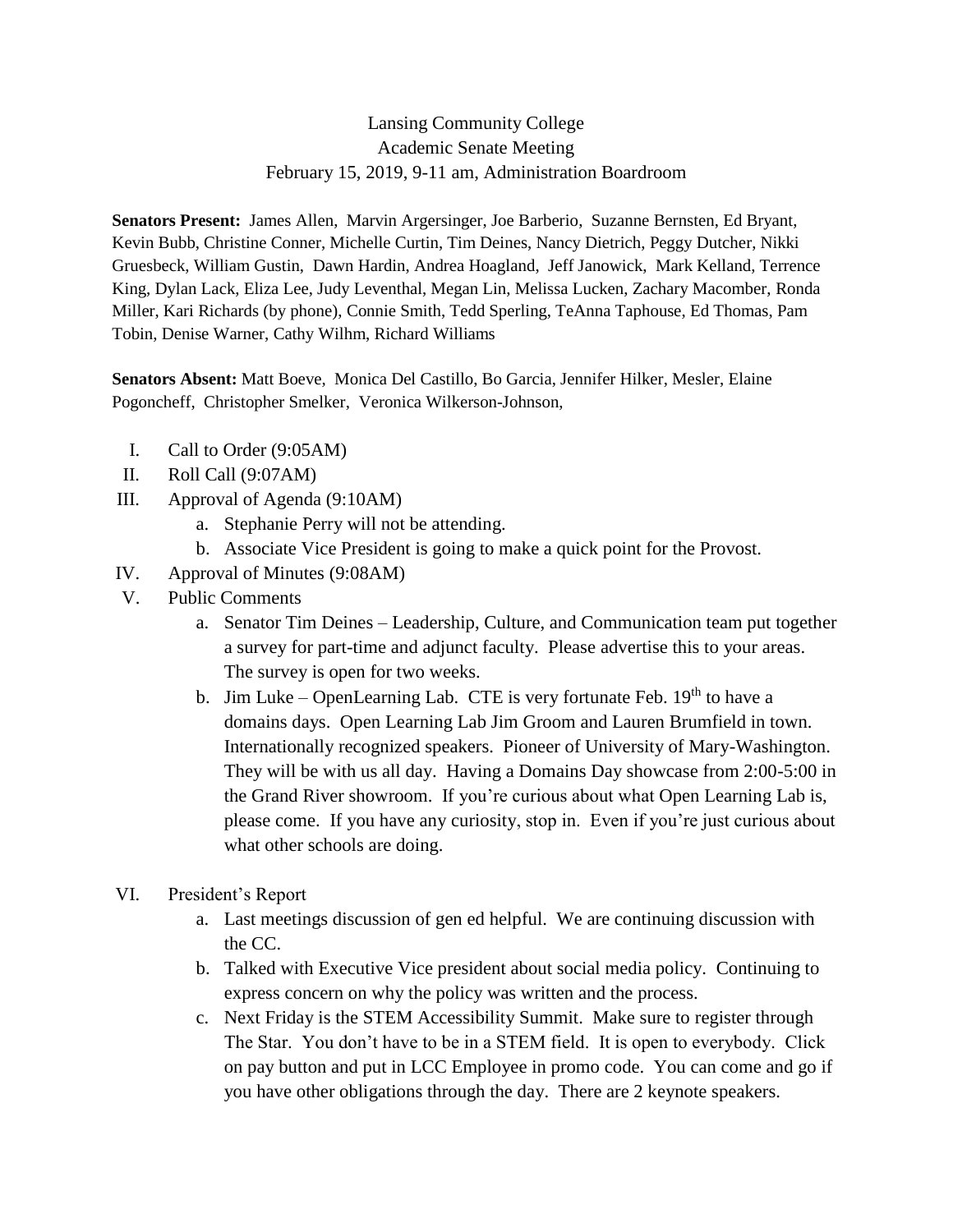- d. Nominations are open for Experience StarPower and StarTalks. Please remind your constituents.
- e. Banner Maintenance will be during Spring Break (March  $7<sup>th</sup>$ ). If this seems like a problem, let us know. It seems to be an okay date.
- VII. Provost's Report
	- a. Elaine is absent. Associate Vice President Sally Welch. APAC is working on standard operational procedures for LCC. We started working on Transfer into LCC. Two processes we need help with are credit by exam and credit by other processes. We need to do this work for HLC. We have to demonstrate that students have met outcomes of the course. We need a committee between APAC and the Academic Senate. It's very important to get faculty feedback on this.
- VIII. Consent Agenda Curriculum Committee Course Recommendations
	- a. REVISED COURSE PROPOSALS: CHEM 152 General Chemistry Lecture II, DMAC 130 - Digital Video Production, DMAC 131 - Digital Cinematography I, DMAC 231 - Digital Cinematography II
	- b. NEW COURSE PROPOSALS: INSU 250 Claims and Underwriting, INSU 260 Life/Health Insur Licensing, INSU 270 - Property/Casualty Insur Licens, INSU 285 - Insurance Agency Operations
	- c. NEW CURRICULUM PROPOSAL: Neurodiagnostic Technology Associate Degree in Applied Science, Veterinary Technology Associate Degree in Applied Science
	- d. Approved without objection.
	- IX. Election Update and Senate Representation (Former President Alex Azima)
		- a. Discussion over senate representation. Many departments have been changing. Some divisions have programs and some have departments. CEWD is all one thing. We came up with a proposal of full time faculty. Arts and sciences has departments, if department has more than 30 FTE they get 2 representatives. FTE is full time equivalent (3 part time faculty members count as 1 FTE is a rough approximation). HHS has various programs but no departments. Technical Careers have subdivisions. This is focusing only on the faculty aspect because they are elected. This recommendation would reduce the size of the Senate. Alternatives that could be considered is that the larges areas could have three senators. Or we could do it by proportion.
		- b. Jim Luke This is a two stage thing, look at faculty and then look at admin. If the number of faculty go down, the number of admin must go down.
		- c. Senator Eliza Lee If we go with Alex's recommendation, we will have exactly 75% representation. Which means we cannot leave any seats open.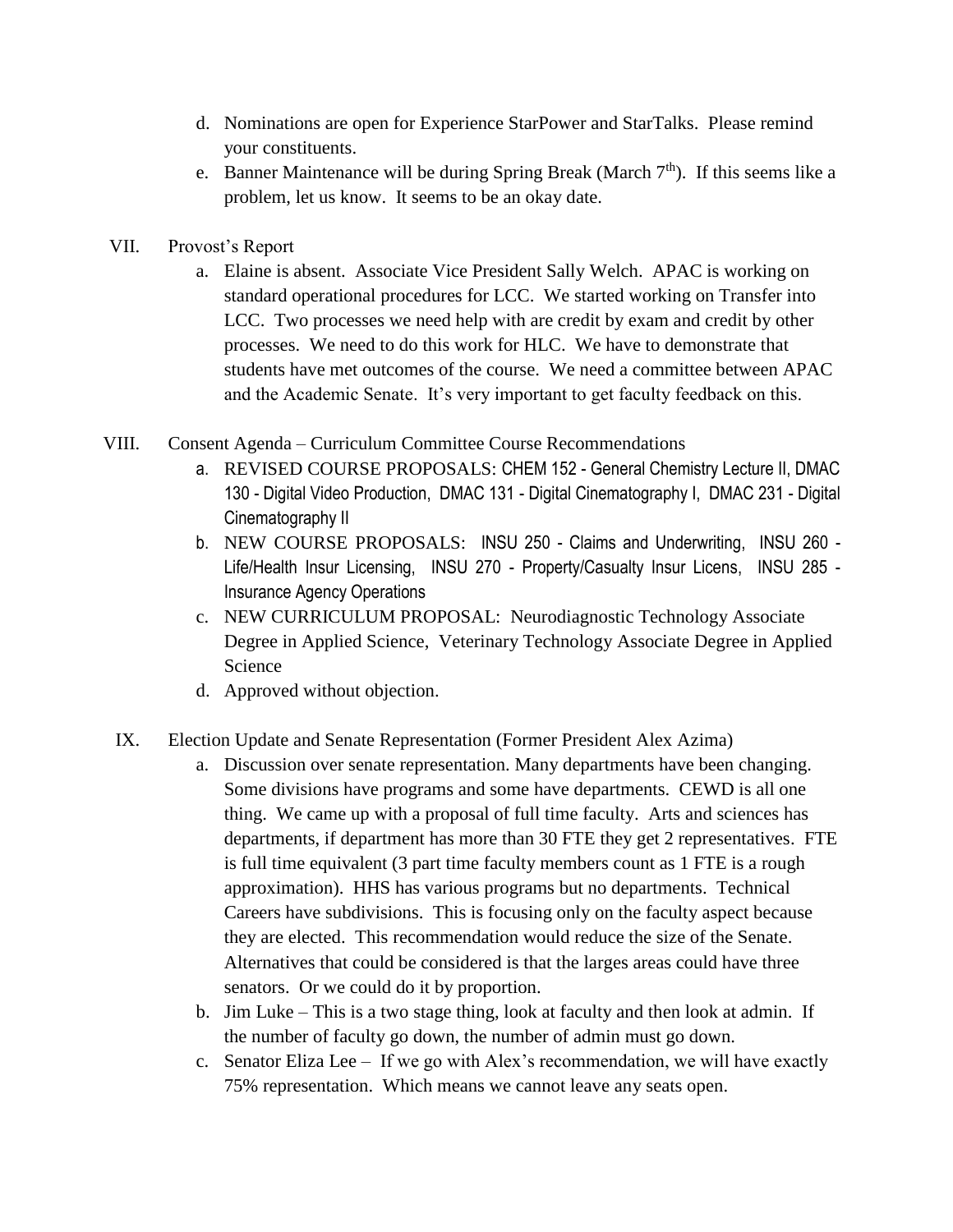- d. Senator Zach Macomber– How do we do the At-Large?
- e. Alex Azima– We have 3 At-Large positions that are not included in this recommendations.
- f. Senator Jeff Janowick Our bylaws give us freedom to give representation as we feel need. College reorganizes all the time and we don't have to follow them all the time. Example, CTL is now in integrated English and part of Alex's proposal is to phase those positions out. The college wants to pretend that we don't teach developmental. We should have election this fall because it will rep the newly combined areas. Next spring, there are two positions and we should elect one of them. The following year that seat will phase out. So we phase out two positions but over time.
- g. Senator Richard Williams Looks good to have 30 as established threshold. Where did 30 come from?
- h. Alex Azima I don't recall.
- i. Senator Peggy Dutcher Overall, it's not as much change as we thought it would be. There are issues with Integrated English. We should look at the proposals side by side.
- j. Senator Nancy Dietrich What is the total number of faculty at the college? It's about 1850, 200 FT. We want to make sure faculty are represented.
- k. Senator Tedd Sperling We need to define what these policies. What is "tweaking". Are we talking directors, or students? What specifically are we talking about when we are talking about representation?
- l. Senator Christine Conner Academic professionals means something to us, but maybe it should be Student Access, or something people will understand.
- m. Senator Cathy Wilhm Technical Careers was reorganized. We are by department. Aviation is represented through transportation maintenance technologies. We already have aviation represented. We have programs. It does not match what we said.
- n. Senator James Allen We have 5 At-Large senators in HHS. It would be very easy for all 5 senators to be from nursing. It would take away from other divisions in the department. We should address that.
- o. Motion to postpone the executive committee recommendation
	- i. Senator Jeff Janowick
	- ii. Senator Peggy Dutcher
	- iii. Approved
- p. Motion to combine the two CEWD positions into 1 At-Large position.
	- i. Senator Peggy Dutcher
	- ii. Senator Eliza Lee
	- iii. Approved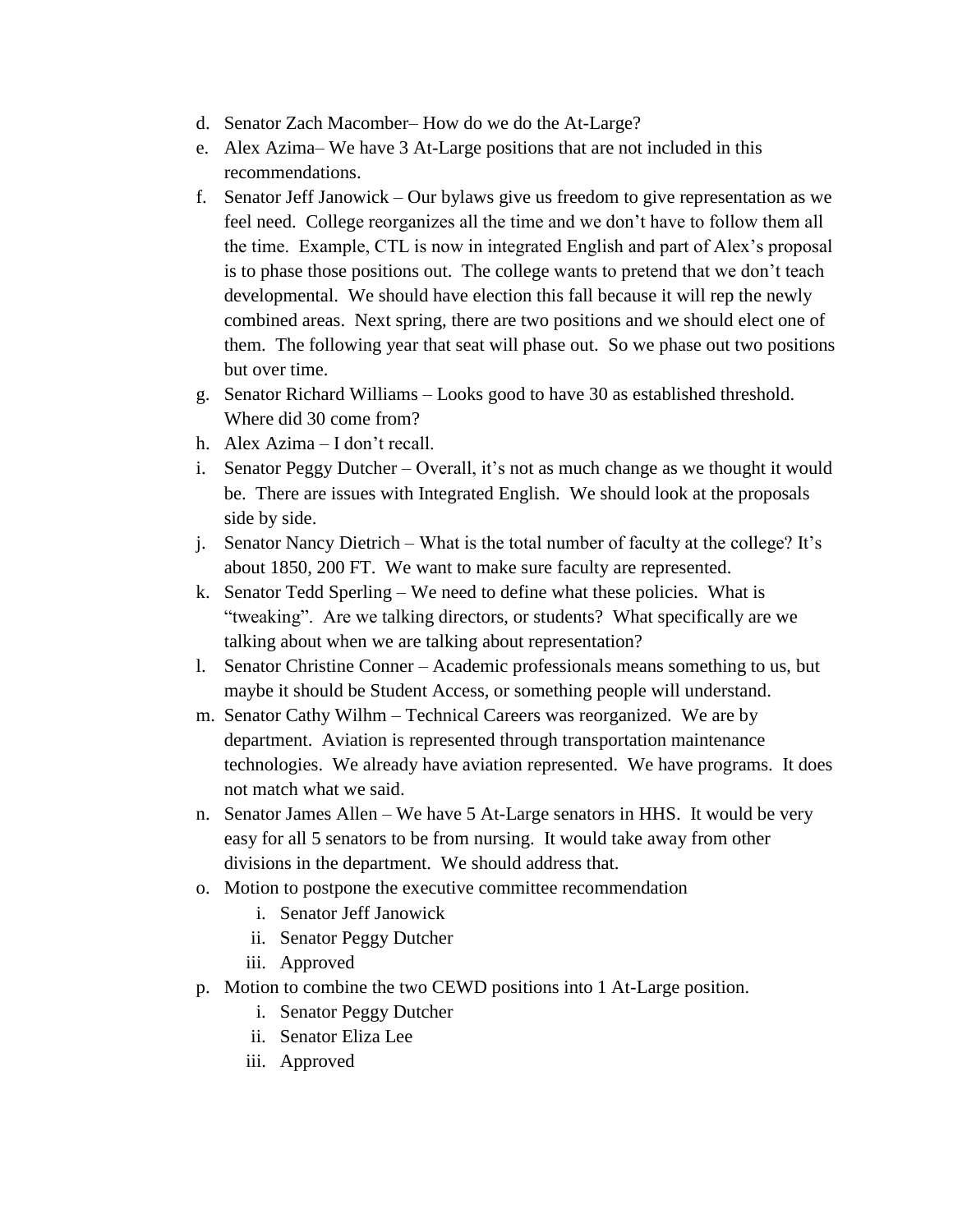- X. Credit by Exam and Other Sources (Stephanie Perry)
	- a. Postponed
- XI. Financial Aid Requirements and Reporting Grades (Stephanie Bogart Trapp)
	- a. Director of Financial Aid Stephanie Bogart Trapp Discussed at CC. There are Federal requirement that ensure that students are on the right amount of financial aid. About 60% of our students are on Financial Aid. We have to document that students began participation in their course (enrollment verification). It's vital that we get 100% compliance, it impacts our students. If we find out they didn't, they get billed. Second part, is we need to document students last date of attendance. We have to demonstrate that the student earned the aid that we gave them. If a student withdraws or gets a 0.0 for all classes, this means they potentially didn't earn their aid. What was the last time they were participating in a class? Did they earn the amount of money that we gave them? If they didn't earn that aid, we are billing that student. Information on last date is really important. If they get a 0.0, did they earn it or did they stop showing up. Have to know from the gradebook what that represents. Example: We were asked to provide the last date of participation on particular students. Pulling withdraw forms that said "not enrolled" or "Did not show." We don't know what that means. Never came means never should have gotten the money. We need to have clearly defined definitions.
	- b. Senator Mark Kelland If students skip assignments they haven't earned a 0.0 they got a 0.0 by not doing it.
	- c. Senator Dawn Hardin Enrollment verification, how do you define participation? What if students attend classes but they don't turn an assignment in for a few weeks, is that participation?
	- d. Director of Financial Aid Stephanie Bogart Trapp Participation can be showing up to class
	- e. Senator James Allen What about online classes?
	- f. Director of Financial Aid Stephanie Bogart Trapp DOE has definitions. Will send these out again.
	- g. Senator Peggy Dutcher You keep saying put in our gradebook. Let's say they took my unit 4 exam and kept coming but my gradebook doesn't reflect that.
	- h. Director of Financial Aid Stephanie Bogart Trapp D2L has a component for attendance that can be used. Can look at gradebook, attendance, or discussion board.
	- i. Senator Christine Conner Why are putting the dates in the gradebook? Students are doing quizzes online but not actually in class. So does that count as participation. When we put notes in the comments, can you see that as well?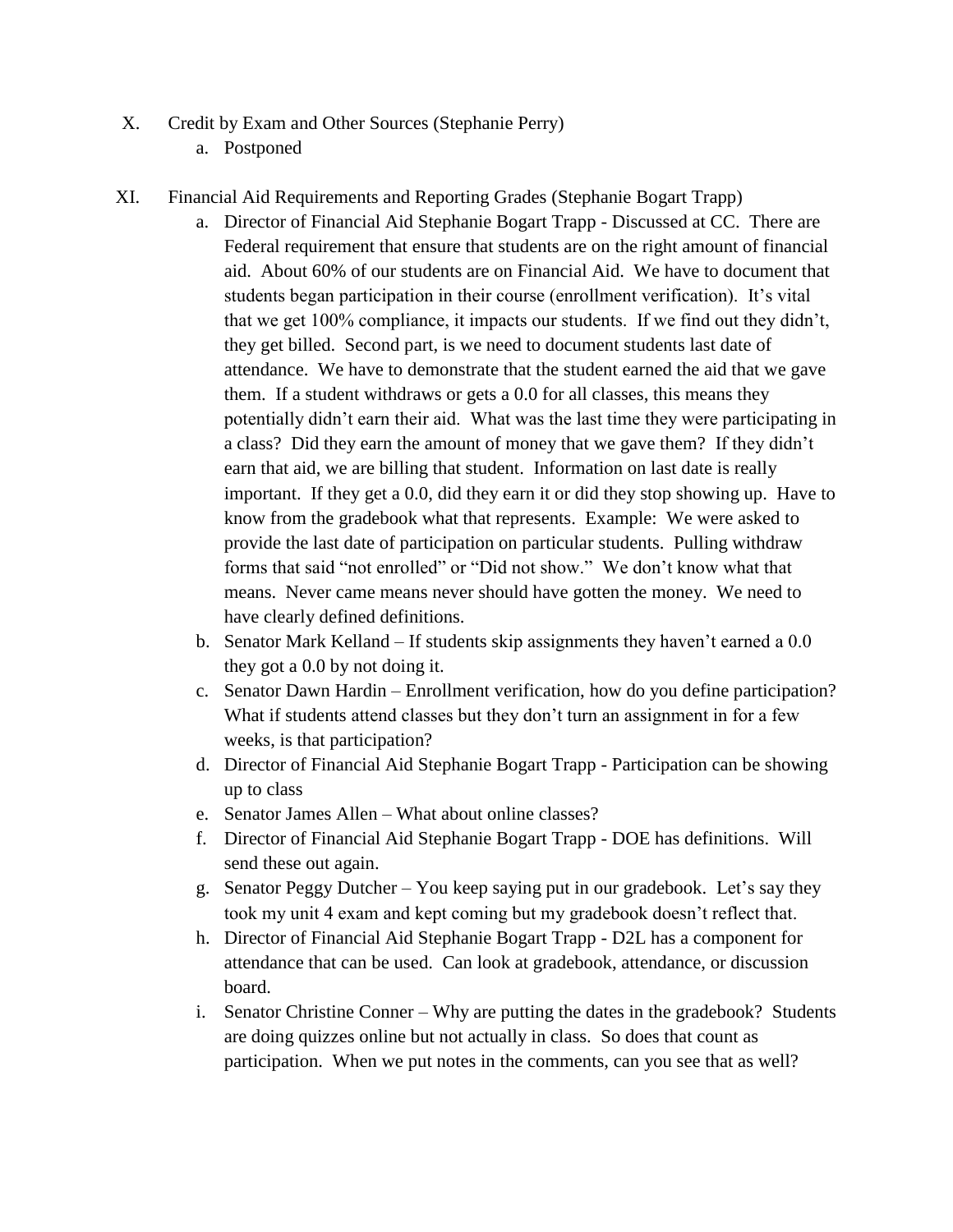- j. Director of Financial Aid Stephanie Bogart Trapp Need to be able to say, this date means x. We had standards that are needed. We get reports from E-Learning. I don't know if we can see the comments.
- k. Senator Tedd Sperling– For student verification, every student is required to do something in drop box. I don't want to have to take attendance. After enrollment verification, if the student hasn't done anything in week 1, 2, or 3 they get a 0.0.
- l. Director of Financial Aid Stephanie Bogart Trapp That satisfies who started the participation, not the end. Going to look at gradebook, discussion board, and attendance all on D2L. If I have to go and look, I look at the gradebook or discussion post if you don't take attendance.
- m. Martine Rife In my online class attendance is important for enrollment verification. I take attendance based on if they completed any 1 of 3 assignments each week. It helps me see all of a sudden not showing up. Could you tell the registrar to not drop students because of enrollment verification until success coaches reach out to them?
- n. Jim Luke Emphasize the importance of getting definitions to these terms. What have seen in other schools is that faculty were involved in the discussion. A Rubric was distributed widely. The code isn't telling you what you want. You need a lot more variation in grading in assignments. There is a radical difference in online and face to face assignments. It tells us pedagogically that every student should have the same exact time. We also don't want to lower student learning. We don't want to make requirements that are super onerous. Online courses can't roll over shells. It should be a discussion, not a mandate. It should include faculty.
- o. Senator Jeff Janowick It sounds like that putting the dates in the gradebook isn't giving you quite what you want. Last fall you sent out information asking certain faculty to give last date of attendance for faculty (sparingly). Why wasn't this sufficient.?
- p. Director of Financial Aid Stephanie Bogart Trapp This was a temporary process. The college's official record is the gradebook in D2L. We needed a temporary process until we could get to D2L. If an auditor comes in, we need those records.
- q. Senator Ed Bryant What is the next cut point after enrollment verification?
- r. Senator James Allen– Student gets financial aid, dropped for enrollment verification? What happens next?
- s. Director of Financial Aid Stephanie Bogart Trapp Financial aid does not come out until enrollment verification comes out. We are basing financial aid on eligibility from your reports.
- t. CMS Instructional Design, Multimedia, and Technology Specialist Chris Richards – There are tools in D2L that will make this easier for rolling over courses.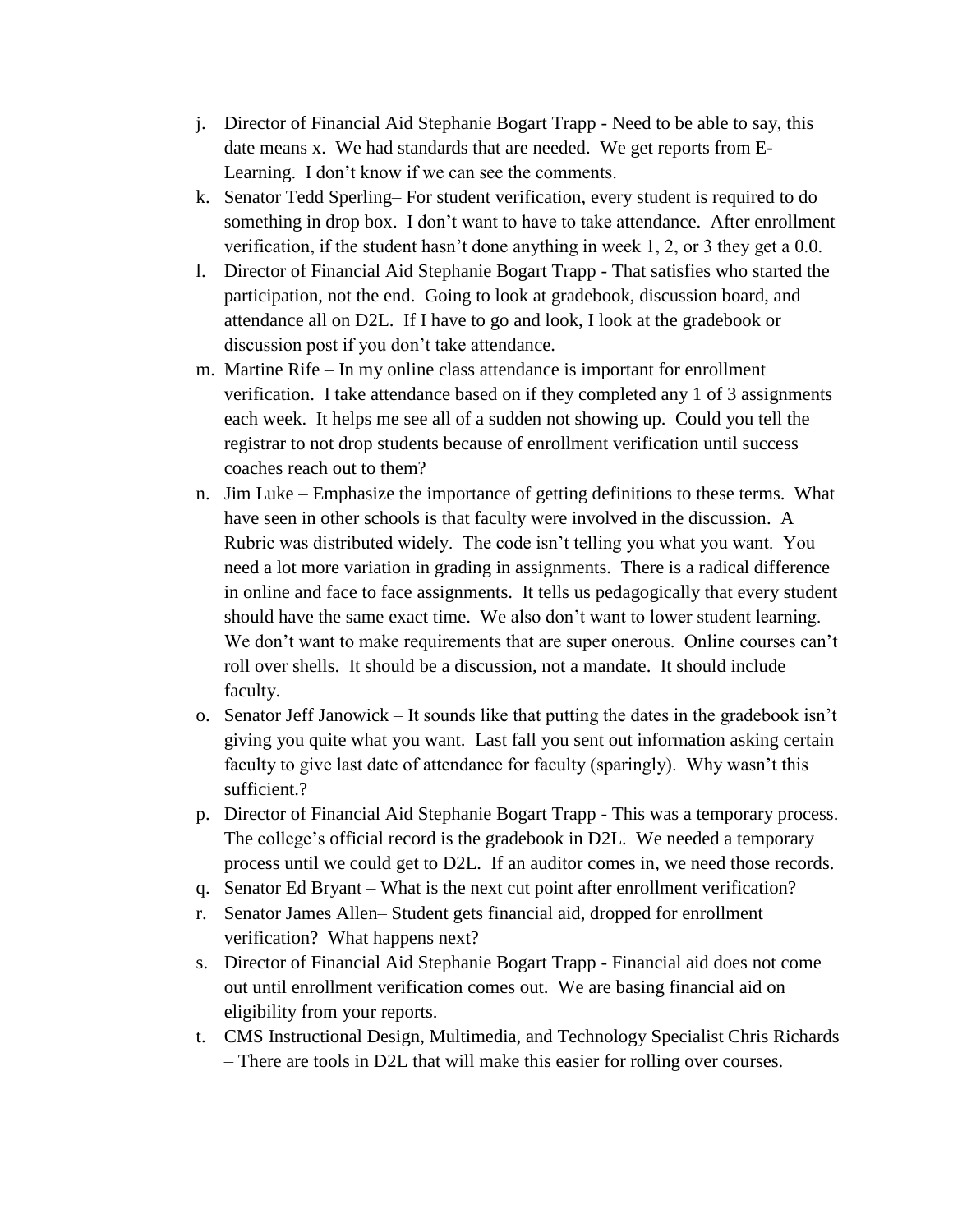Keeping a Master Course. If you're not adding them all at once, you can bulk add items. There are ways to speed up the process and e-learning is willing to help.

- u. Senator Mark Kelland Can we put together a team to put together the types of comments and situations? Maybe have e-learning and Stephanie come in again and answer those questions.
- XII. Community Education & Workforce Development (Senator Nancy Dietrich)
	- a. Senator Mark Kelland CEWD. There have been several cases on what CEWD is and what it's roll is. CEWD representation on SOAR or CC. As these questions come up, realized people don't know the roll in the college.
	- b. Senator Nancy Dietrich- See Appendix I.
- XIII. Potential Future Agenda Items
	- a. Senator Jeff Janowick
		- i. A program was "taught out" without discussion from the CC or from the Senate. This seems a "work around" of faculty and is disturbing. This should be something we should discuss.
		- ii. How is RER calculated and used? It's not part of program review and should be.

#### XIV. Motion to Adjourn

- a. Senator Zach Macomber
- b. Senator Jeff Janowick
- c. Adjourn (11:01PM)

*Purpose: The purpose of the Academic Senate will be to provide faculty input and advice to the administration concerning issues of College-wide educational philosophy, Collegewide academic policy, and priorities in the College-wide deployment of capital or financial resources, except as covered by the scope of collective bargaining. The Senate will be proactive and collaborative in its approach, seeking consensus whenever possible, and will foster and support effective and transparent communication with the college community. Student learning is the ultimate goal of this body.*

Respectfully submitted by Academic Senate Secretary, Eliza Lee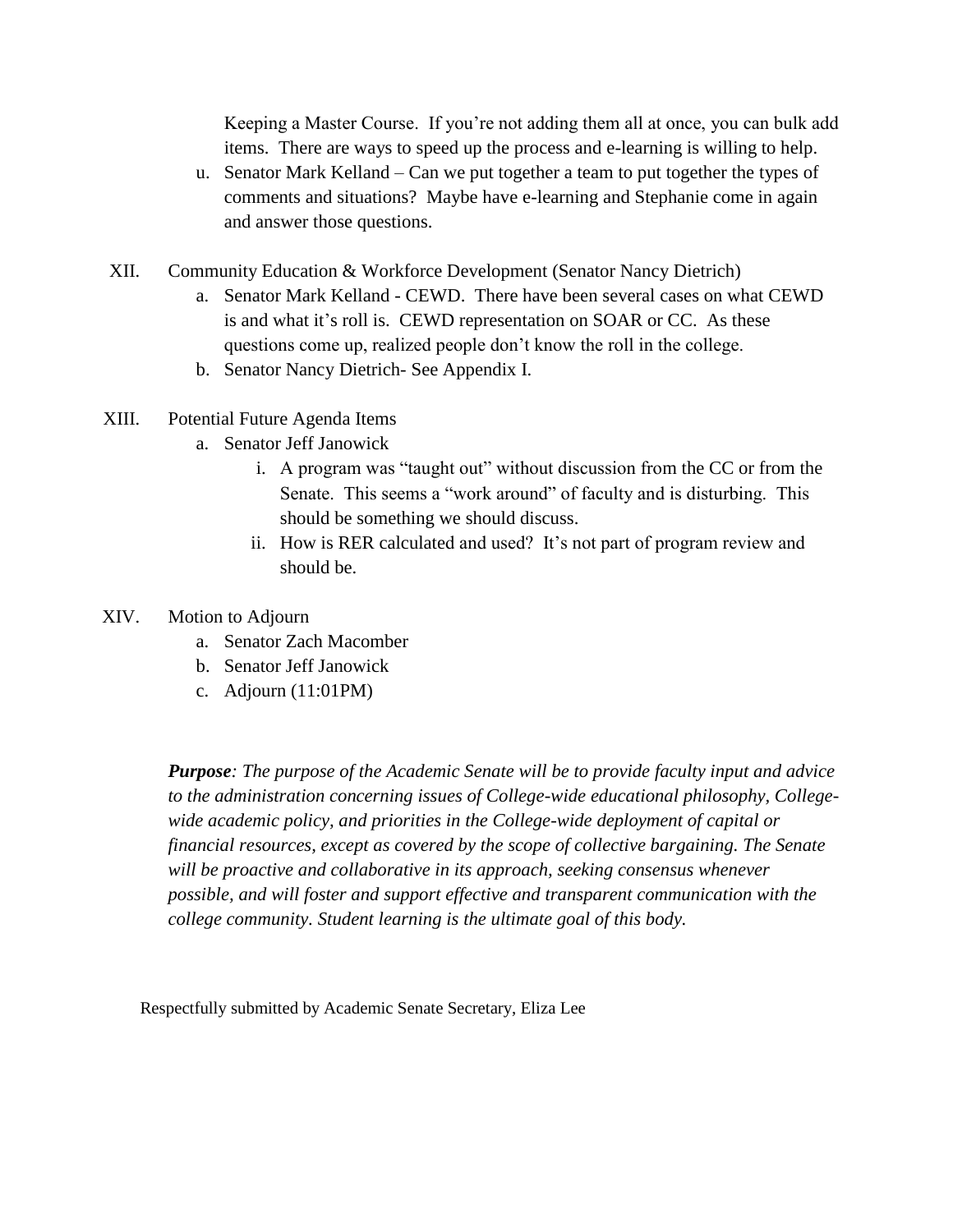# **Appendix I**

## **Community Education and Workforce Development Division**

## **Overview for Academic Senate**

Who is the Community Education and Workforce Development Division?

- 284 employees
	- o 28 administrators and support staff
	- o 256 adjunct faculty
	- o 90% of employees are faculty
- Breakdown of faculty
	- $\circ$  106 = CEWD Adjunct Faculty (41% are CEWD only)
	- $\circ$  150 = CEWD Adjunct + FT/PT positions in other divisions

Core Functions - What does CEWD do?

- Offer credit courses, student services and faculty support through Extension Centers o East & Liv Cen
- Provide non-credit courses, trainings, workshops and enrichment opportunities to community stakeholders
- Provide student services, customized workshops and individual skill building instruction (Bruce) to unemployed and underemployed (Center for Workforce Transition - CAMW
- Provide free consultation and workshops to small business owners (SBDC)
- Extensive Community Outreach (all areas)
- Participate in outreach activities/events
- Deep relationships throughout the community

Lifelong Learning & Centralized Support

- Provide direct support to faculty
	- o Purchase instructional materials & supplies
	- o Prepare course packets
	- o Process course evaluations
- Build sections and manage Aceware registration system
- Process faculty pay
- Provide direct customer service to students registering for non-credit courses
- Answer phones and department e-mail

Where do we offer classes?

• Everywhere